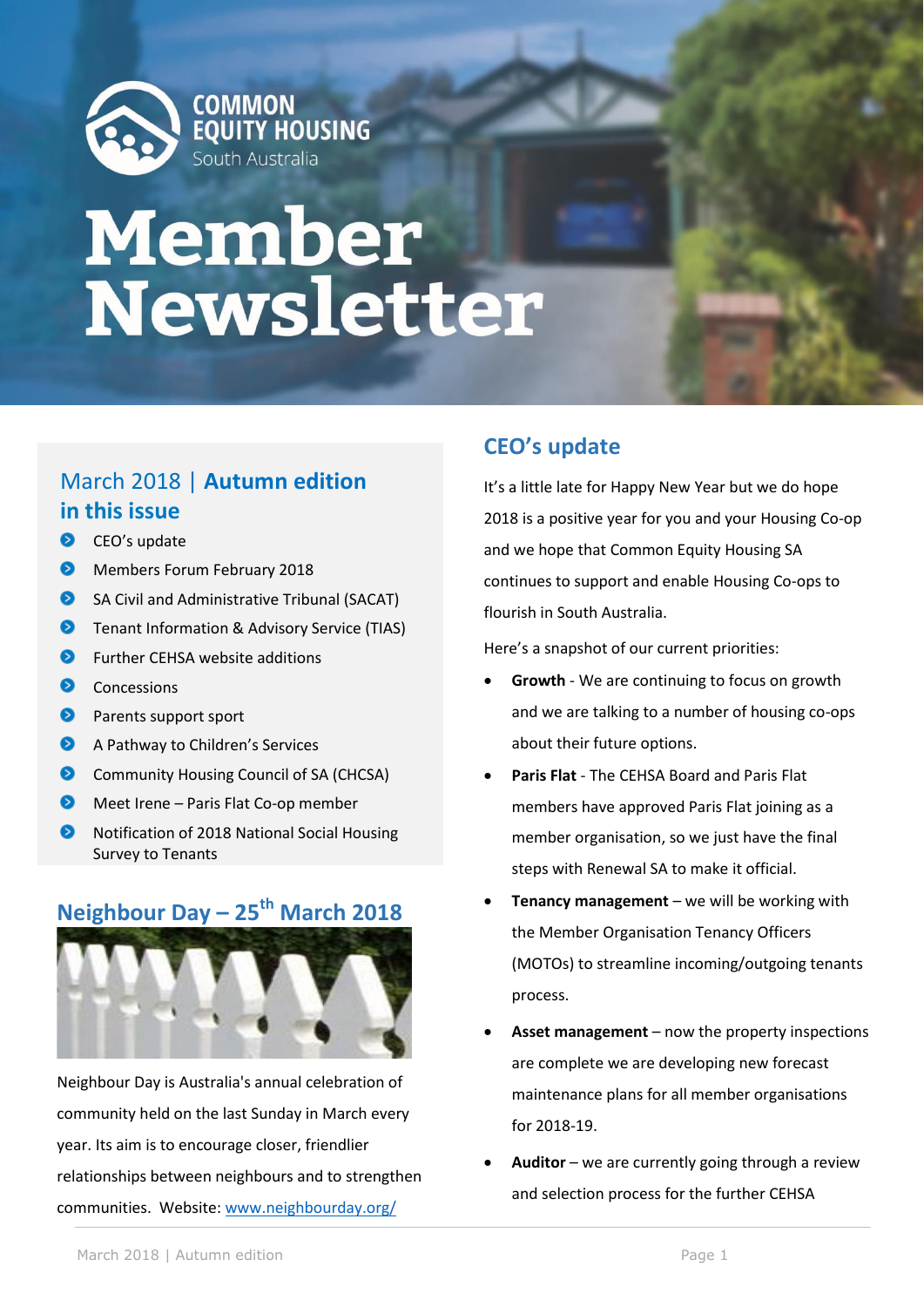auditor with a recommendation going to the CEHSA Board in April 2018.

- **National Housing Co-op Network** –are currently exploring new co-op models with a workshop scheduled for March to formalise.
- **Solar/batteries** CEHSA expressed our enthusiastic interest in participating in the 50,000 solar and batteries package promoted by the current government. We will wait and see the outcome of the election on March 17 to determine our next move on behalf of members.

## **Members' Forum – February 2018**

The first Members' Forum for 2018 took place on Wednesday February 21 at the Thebarton Community Centre with three members presenting on the night.

### **Claire MacKenzie, Phoenix Co-op & CEHSA Board**

**member** – outlined the improvements to the Compliments & Complaints Policy, Procedure and Workflow – see article on page 3.

#### **Scott Sharrad, PERCH Chair –**

#### **It came from outer space!**



Scott spoke about the benefits of Co-op email addresses and how Microsoft Office 365 can enhance your Co-op's communication and document storage. Scott is available to help any Member Housing Co-op set this up or provide further information.

**Lynn Misiuna, Slovanic Life Housing Co-op Chair** -



Lynn spoke about possible training opportunities for members she is willing to help facilitate with member organisations. Topics include:

- How can we encourage fuller participation from all members?
- How can we overcome conflict with members?
- How to run effective meetings etc.

There have been many changes to Co-ops over the years, however, Lynn pointed out that people remain the same. Feedback on your Co-op's needs will enable Lynn to tailor training for your individual Co-op. Please complete the [Training Feedback Form](file://///server/company/Administration/Meetings%20Member%20Forums/2018%20Meetings/47%20Members%20Forum%20February%202018/Members%20Forum%20training%20feedback%20form%20for%20Lynn%2021%20FEB%202018.docx) and return to Melissa on [melissa@cehsa.com.au](mailto:melissa@cehsa.com.au) by **Friday**

### **March 30, 2018.**

We also had the pleasure of welcoming three members from Paris Flat Co-op – Irene Leighton, Jacqui Thomas and Kasey Groothedde, who all contributed to our discussions, which was positively received by members. At 92 years of age Irene was a breath of fresh air and you can read her story on **page 5.**

# **SA Civil & Administrative Tribunal**



The South Australian Civil and Administrative Tribunal (SACAT) is a state tribunal that helps people in South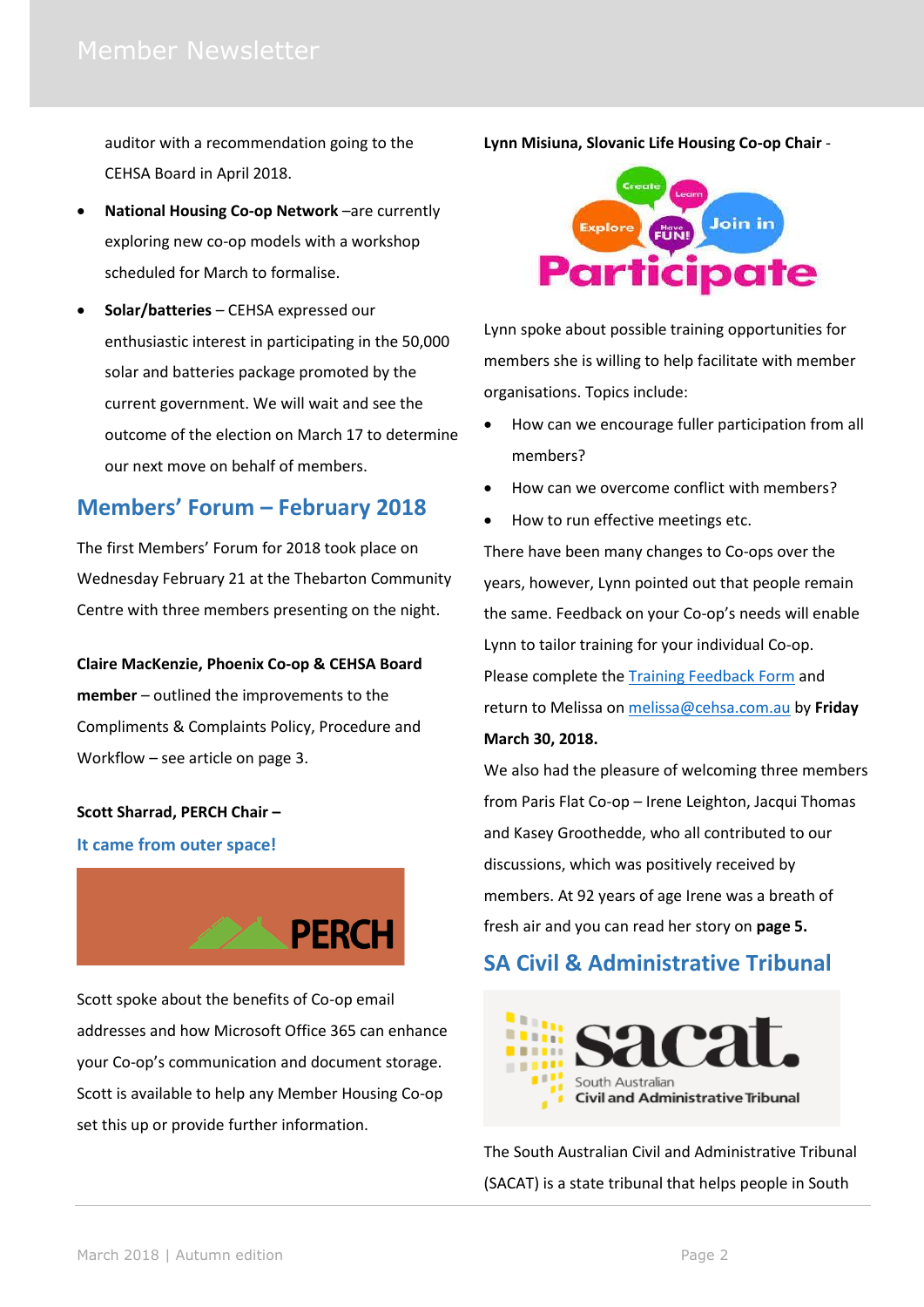Australia to resolve issues within specific areas of law, either through agreement at a conference, conciliation or mediation, or through a decision of the Tribunal at hearing. SACAT also conducts reviews of Government decisions.

SACAT provides a wealth of information on their website including latest-news and changes. To sign-up just click or use the website link below:

<http://sacat.sa.gov.au/information/latest-news>

# **Tenants Information and Advisory Service (TIAS)**



The Tenants Information and Advisory Service (TIAS) is a state-wide service which provides free and independent information, advice and advocacy to help people on low incomes to sustain their tenancies in private rental, community housing and public housing. TIAS are now available at SACAT every Monday and Thursday to offer advice and assistance to people attending hearings. TIAS can provide:

- Education, information and advice on tenant rights and responsibilities
- Representation at and assistance with SACAT hearings
- Assistance to access internal avenues of appeal with relevant housing providers
- Referrals to and information on financial counselling and other services

For a list of Frequently Asked Questions regarding how TIAS can assist tenants click [here](http://www.syc.net.au/tias/frequently-asked-questions/)

# **New Compliments and Complaints Policy, Procedure & Forms**

CEHSA is committed to ensuring opportunities for individuals and member organisations to provide feedback on all aspects of its services in various ways, which could be in the form of a compliment, a complaint, a comment, or a suggestion.

The plan to review the complaints process was mentioned in our July 2017 Winter edition of our Newsletter and is now complete. The newly revised Compliments and Complaints Management Policy, Procedures, and forms aim to clarify and simplify our feedback and complaints handling management and are available through our website.

## **Concessions**



The Government of South Australia recently negotiated a reduced rate for concession holders in South Australian with Origin. Further information regarding this offer has been posted to all concession holders, with further information available here **[www.originenergy.com.au/originvaluesa](http://www.originenergy.com.au/originvaluesa)**.

Households that have signed up to the energy discount offer with Origin are still able to participate in the virtual power plant program. Those customers are already receiving discounted electricity, and we anticipate further reductions under this new arrangement.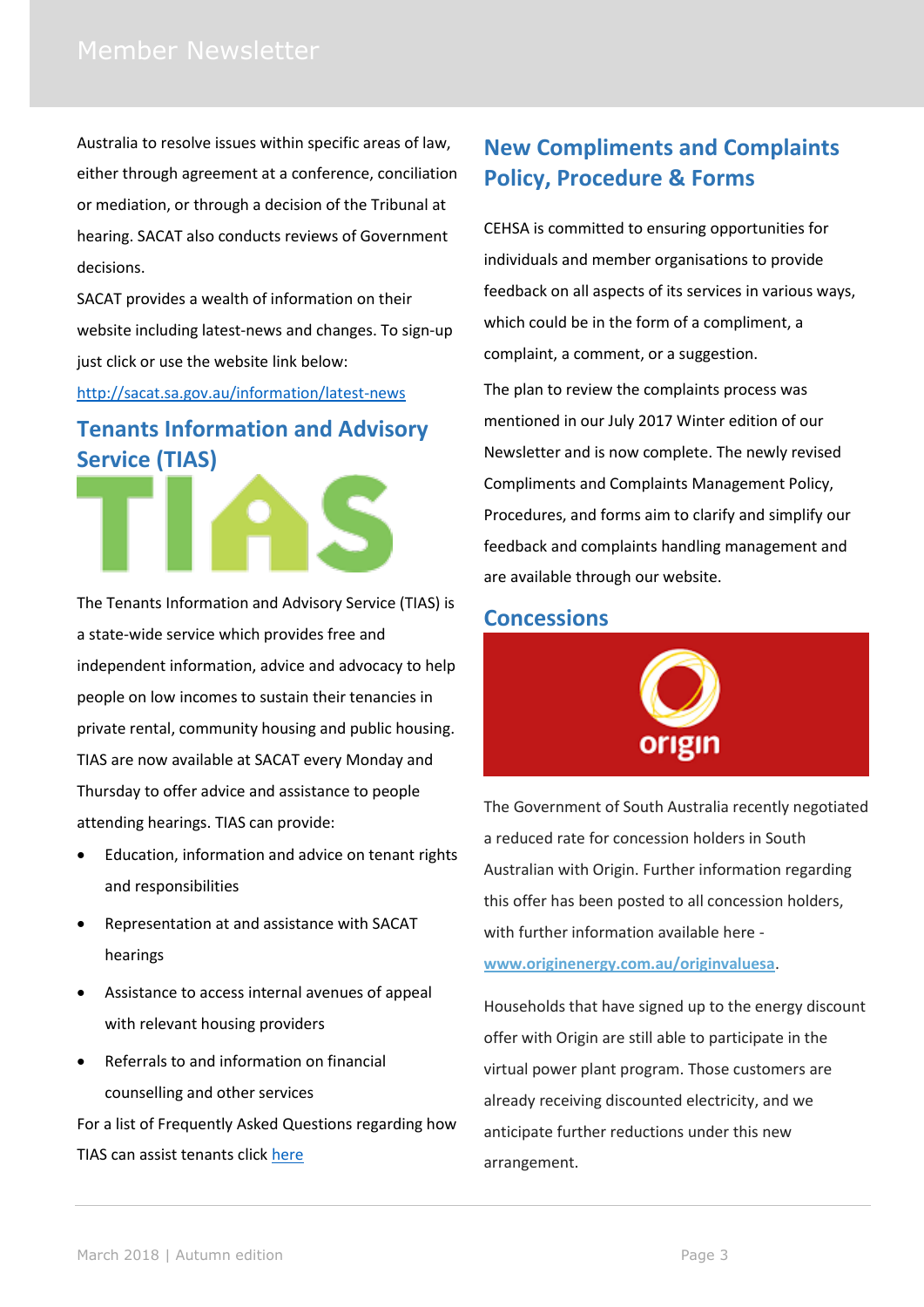## **Parents supporting sport**



This is a free program, commencing 16 March 2018. It has been designed in collaboration with the Salisbury United Football Club to understand how to actively support your child in sport but also has applicability in other aspects of life such as workplace, volunteering and study.

For more information and enrolment details, call Tania at the Salisbury United Football Club or contact Teena on 8406 8484, E: [morellafoundationskills@gmail.com](mailto:morellafoundationskills@gmail.com)

# **A Pathway to Children's Services**



This is a free program, commencing 7 March 2018, at Morella Community Centre, Parafield Gardens. This accredited training program introduces participants to the Children's Services industry. While giving you the knowledge and key components to develop pathways to volunteer, work or study with children, it aims to improve your self-esteem and selfconfidence in a very welcome community learning environment.

For more information or enrolments contact Teena on 8406 8484, Email: [morellafoundationskills@gmail.com](mailto:morellafoundationskills@gmail.com) or Facebook: Morella Community Centre

# **Community Housing Council of SA**



"The Community Housing Council of South Australia (CHCSA) is the Peak Industry Body which represents community housing organisations in South Australia. CHCSA has a regular fortnightly E-Bulletin newsletter which is available on their websit[e http://chcsa.org.au/](http://chcsa.org.au/) As a member CEHSA will share any relevant articles with our member organisations either via email or within this newsletter.

# **Meet Irene, Paris Flat's 92 year old enthusiastic member!**



Irene Leighton was a founding member of the Hindmarsh Housing Co-operative, which started in